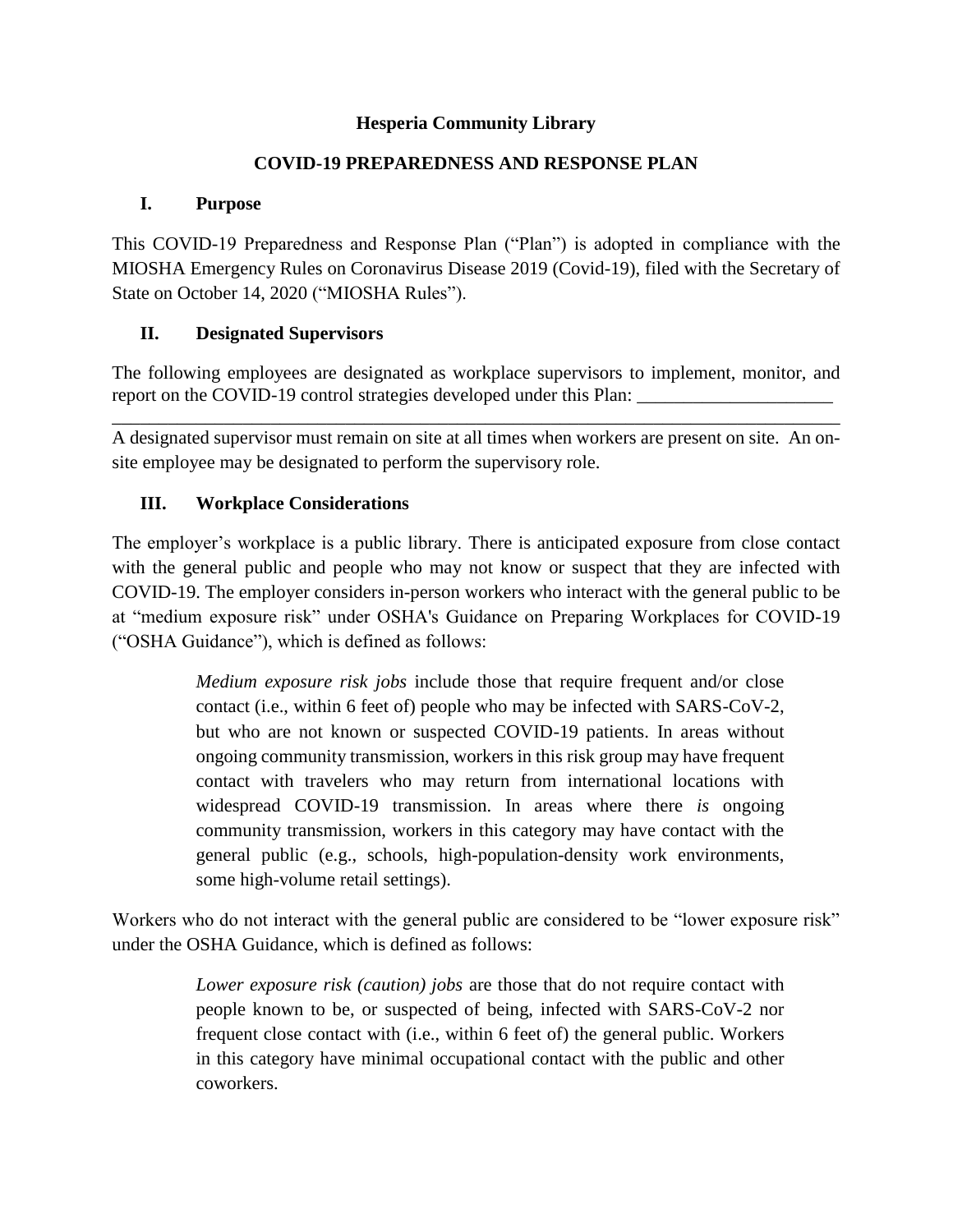#### **IV. Training**

The employer will provide COVID-19 training to employees that covers, at a minimum, all of the following:

- 1. Workplace infection-control practices.
- 2. The proper use of personal protective equipment.
- 3. Steps the employee must take to notify the business or operation of any symptoms of COVID-19 or a suspected or confirmed diagnosis of COVID-19.
- 4. How to report unsafe working conditions.
- 5. Appropriate cleaning procedures.
- 6. How to manage symptomatic members of the public upon entry or in any public building.

#### **V. Basic Infection Prevention Measures & Safe Work Practices**

To protect its in-person workers, the employer will:

- 1. Comply with all workplace safeguards set forth in MDHHS orders, the MIOSHA Rules or local public health department orders.
- 2. Require in-person workers to comply with the social distancing practices described in the MIOSHA Rules , which includes keeping workers at least six feet from one another to the maximum extent possible (including through the use of ground markings, signs, and physical barriers, as appropriate to the workplace) and restricting the number of workers present in the workplace to no more than is strictly necessary to perform the business's permitted operations.
- 3. Promote frequent and thorough hand washing, including by providing workers with a place to wash their hands and by making cleaning supplies available to employees upon entry and at the worksite. If soap and running water are not immediately available, the employer will provide alcohol-based hand rubs containing at least 60% alcohol.
- 4. Require workers to stay home if they are sick.
- 5. Post signs Encouraging respiratory etiquette, including covering coughs and sneezes.
- 6. Prohibit workers from using other workers' phones, desks, offices, or other work tools and equipment, when possible.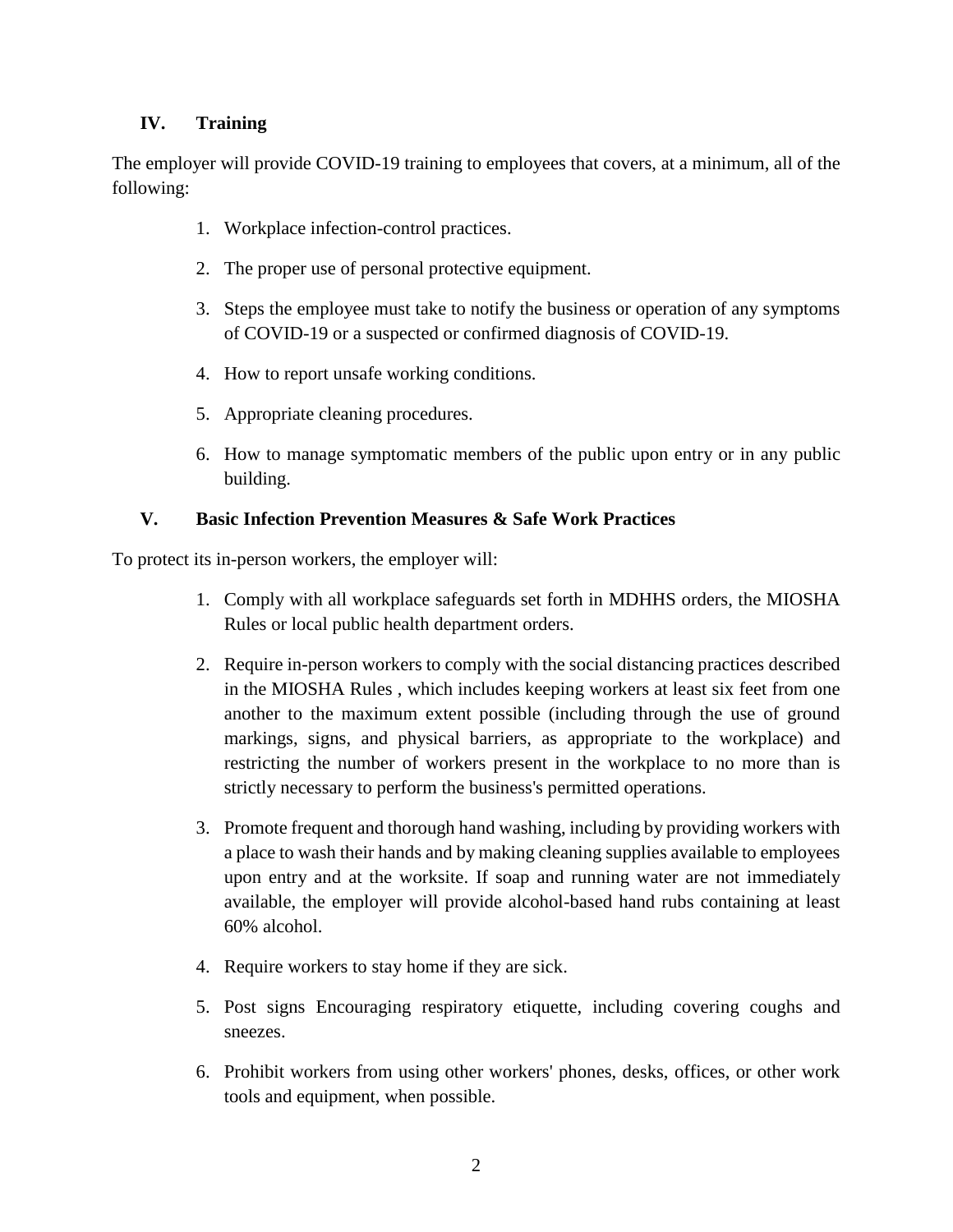- 7. Maintain regular housekeeping practices, including routine cleaning and disinfecting of surfaces, equipment, and other elements of the work environment (including door handles, tools, machinery, and vehicles). When choosing cleaning chemicals, the employer will consult information on Environmental Protection Agency (EPA)-approved disinfectant labels with claims against emerging viral pathogens. Products with EPA-approved emerging viral pathogens claims are expected to be effective against SARS-CoV-2 based on data for harder to kill viruses. The employer will follow the manufacturer's instructions for use of all cleaning and disinfection products (e.g., concentration, application method and contact time, PPE).
- 8. Direct that face-to-face meetings should be replaced with virtual meetings.
- 9. To the extent feasible, allow in-person workers to work on alternating days/shifts to reduce total number of employees in the facility.
- 10. Discontinue nonessential travel for workers.
- 11. Provide tissues, no-touch trash cans, hand soap, hand sanitizer, and disposable towels for workers.
- 12. Promote remote work to the fullest extent possible.
- 13. Encourage employees to use personal protective equipment and hand sanitizer on public transportation.
- 14. Install physical barriers, such as clear plastic sneeze guards, where feasible.

#### **VI. Identification and Isolation of Ill Workers; Response**

- 1. The employer will instruct in-person workers to self-monitor themselves for signs and symptoms of COVID-19. Workers must not report to work if they have signs or symptoms of COVID-19 or other illness.
- 2. The employer will conduct a daily entry self-screening protocol, which will include asking workers entering the workplace to disclose any symptoms or illness, exposure to persons with COVID-19, and recent travel. The employer may also require workers to take their temperature and record the result in writing before working. Workers will enter the workplace at dedicated entry points.
- 3. Notwithstanding anything in the employer's employment policies, no written note from a physician is required for workers who are staying home from work due to illness, nor is a written note required for an employee to return to work.